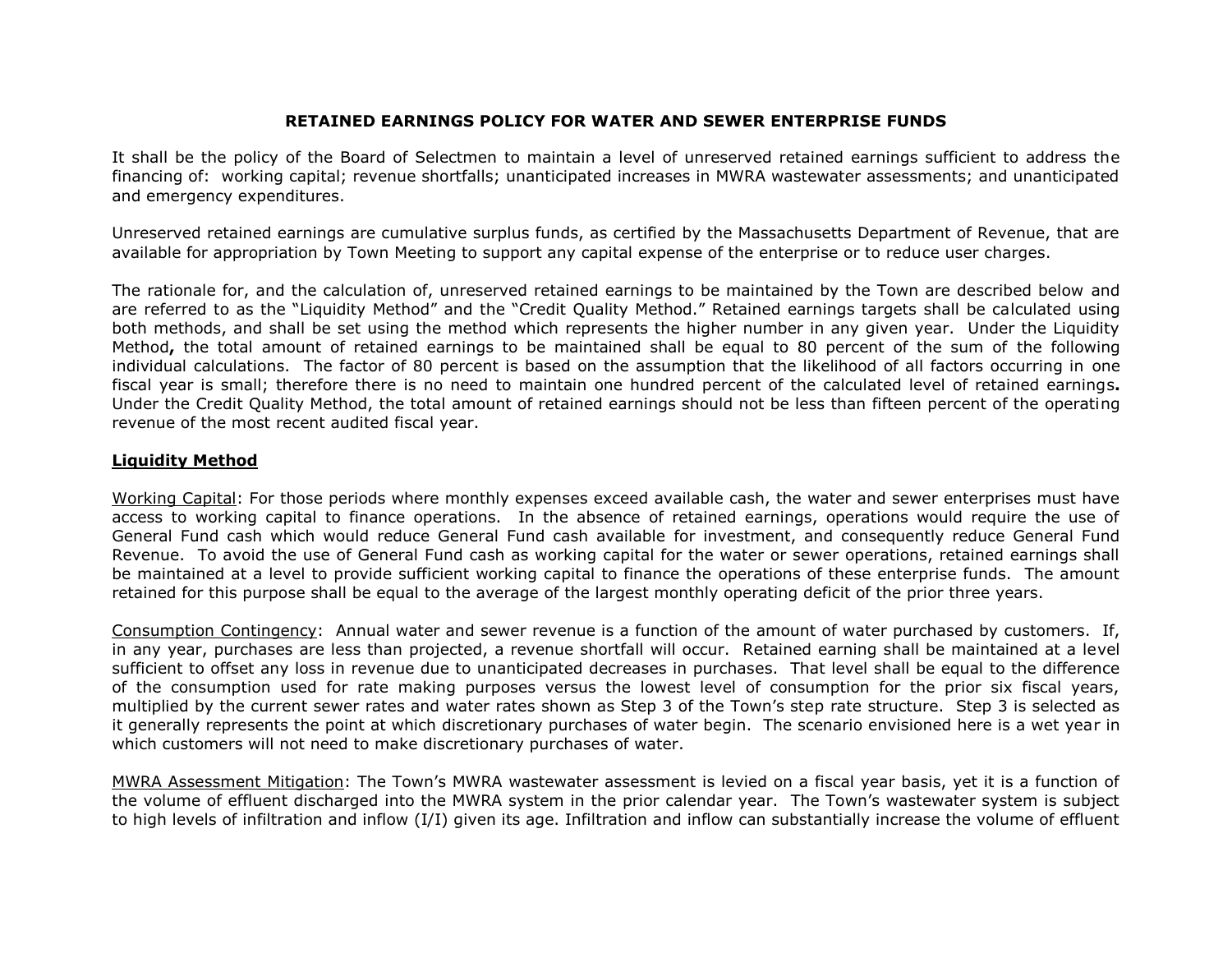## Town of Needham Capital Improvement Plan January 2019

discharged into the MWRA system. Following a year in which high levels of I/I occur, the Town's MWRA assessment will increase at a rate that substantially exceeds the average increase for all MWRA members. An increase of this magnitude can adversely affect rates charged to Town customers. Consequently, retained earnings shall be maintained at a level sufficient to mitigate rate increases needed to fund large increases in the Town's assessment. That level shall be equal to the largest annual amount - for the prior six year period – by which the average rate of increase in assessments for all MWRA members exceeds the rate of increase in the Town's assessment, multiplied by the most current MWRA assessment.

Unanticipated Budgetary Fluctuation: Retained earnings shall be maintained at a level sufficient to fund unanticipated or emergency capital or operating expenditures**.** It shall be a goal to maintain an amount equal to 6% of the annual sewer operating budget and 10% of the annual water-operating budget.

Restoration of Depleted Retained Earnings: If, in any year, retained earnings fall below the targets established by this policy, it shall be the policy of the Board of Selectmen to set future rates to restore retained earnings to the target level over the following three year period.

*Adopted by the Needham Board of Selectmen on April 20, 1999; revised June 6, 2003, revised January 12, 2010*